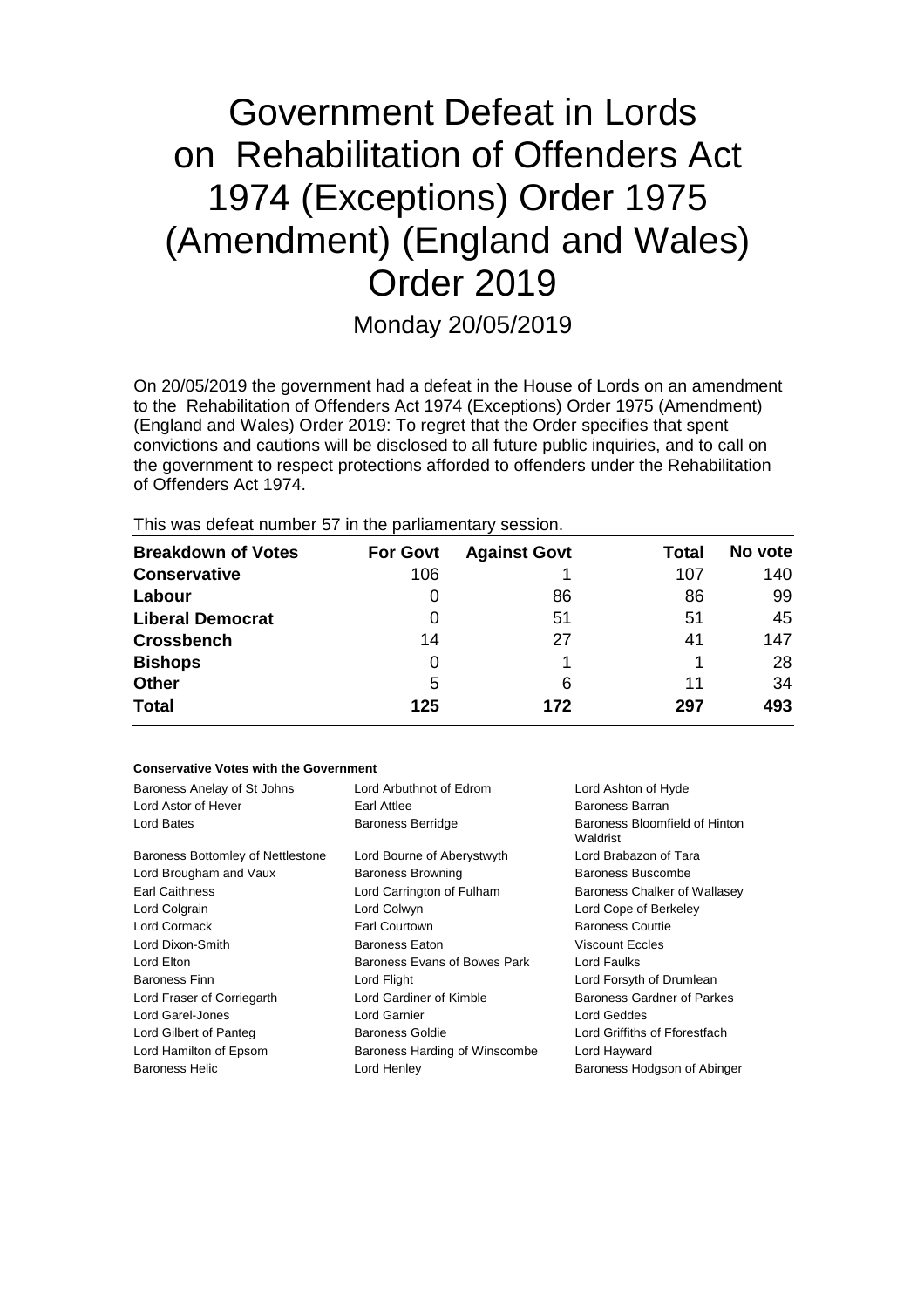Viscount Younger of Leckie

Lord Holmes of Richmond Baroness Hooper Lord Horam<br>
Lord Hunt of Wirral **Baroness** Jenkin of Kennington Lord Jopling Baroness Jenkin of Kennington Lord Jopling Lord Kirkhope of Harrogate Lord Lang of Monkton Lord Lansley Lord Lilley **Lord Lingfield** Lord Lord Lord Mackay of Clashfern Baroness Manzoor Lord Marland Lord Marlesford Lord McColl of Dulwich Baroness McGregor-Smith Baroness McIntosh of Pickering Baroness Meyer Baroness Morris of Bolton Baroness Neville-Rolfe Baroness Newlove **Baroness Nicholson of Winterbourne** Lord Norton of Louth Lord O'Shaughnessy **Baroness Pidding Lord Randall of Uxbridge** Lord Randall of Uxbridge Baroness Redfern Lord Ribeiro Lord Robathan Lord Sassoon **Baroness Scott of Bybrook** Baroness Seccombe Lord Selkirk of Douglas Baroness Shackleton of Belgravia Lord Sheikh Lord Sherbourne of Didsbury Lord Shinkwin Lord Smith of Hindhead Lord Strathclyde Lord Suri Lord Swinfen Lord Taylor of Holbeach Lord Tebbit Lord Trefgarne Viscount Trenchard Lord True Lord Tugendhat Baroness Vere of Norbiton Baroness Verma Lord Wakeham Baroness Warsi Lord Wasserman Lord Wei Baroness Wilcox **Baroness Williams of Trafford** Lord Young of Cookham

# **Conservative Votes against the Government** Lord Hodgson of Astley Abbotts

#### **Labour Votes with the Government**

#### **Labour Votes against the Government**

Baroness Armstrong of Hill Top Baroness Bakewell **Baroness Lord Bassam of Brighton** Lord Beecham Lord Berkeley Lord Boateng Lord Bragg Lord Brennan Lord Brookman Lord Browne of Ladyton **Baroness Bryan of Partick** Baroness Chakrabarti Viscount Chandos Lord Clarke of Hampstead Baroness Corston Lord Cunningham of Felling Lord Davies of Oldham Lord Davies of Stamford Baroness Donaghy **Baroness Drake** Lord Dubs Lord Elder Lord Faulkner of Worcester Lord Foulkes of Cumnock Baroness Gale **Baroness Golding** Lord Giddens **Baroness Golding** Lord Gordon of Strathblane Lord Grocott Lord Hain Viscount Hanworth Lord Harris of Haringey Lord Haskel Lord Haworth **Baroness Hayter of Kentish Town** Baroness Healy of Primrose Hill Lord Hollick Lord Hughes of Woodside Lord Hunt of Kings Heath Lord Hutton of Furness Lord Jones Lord Jordan Lord Kennedy of Southwark **Baroness Kennedy of Cradley** Lord Knight of Weymouth Baroness Lawrence of Clarendon Lord Layard Lord Lord Lord Liddle Baroness Lister of Burtersett Lord Livermore Lord MacKenzie of Culkein Baroness Massey of Darwen Lord McAvoy **Baroness McIntosh of Hudnall** Lord McKenzie of Luton Lord McNicol of West Kilbride Lord Morgan Baroness Morgan of Huyton **Lord Morris of Aberavon** Lord Morris of Handsworth Lord Murphy of Torfaen **Baroness Osamor** Baroness Osamor Lord Pendry Baroness Pitkeathley Lord Prescott Baroness Primarolo Baroness Quin **Baroness Ramsay of Cartvale** Lord Reid of Cardowan **Baroness Ramsay of Cartvale** Lord Rosser Lord Sawyer Baroness Sherlock Baroness Smith of Gilmorehill Lord Soley **Baroness Taylor of Bolton** Lord Tomlinson Lord Triesman Lord Tunnicliffe Lord Turnberg Baroness Warwick of Undercliffe Lord Watts Lord West of Spithead Baroness Whitaker

Lord Adonis Lord Anderson of Swansea Baroness Andrews